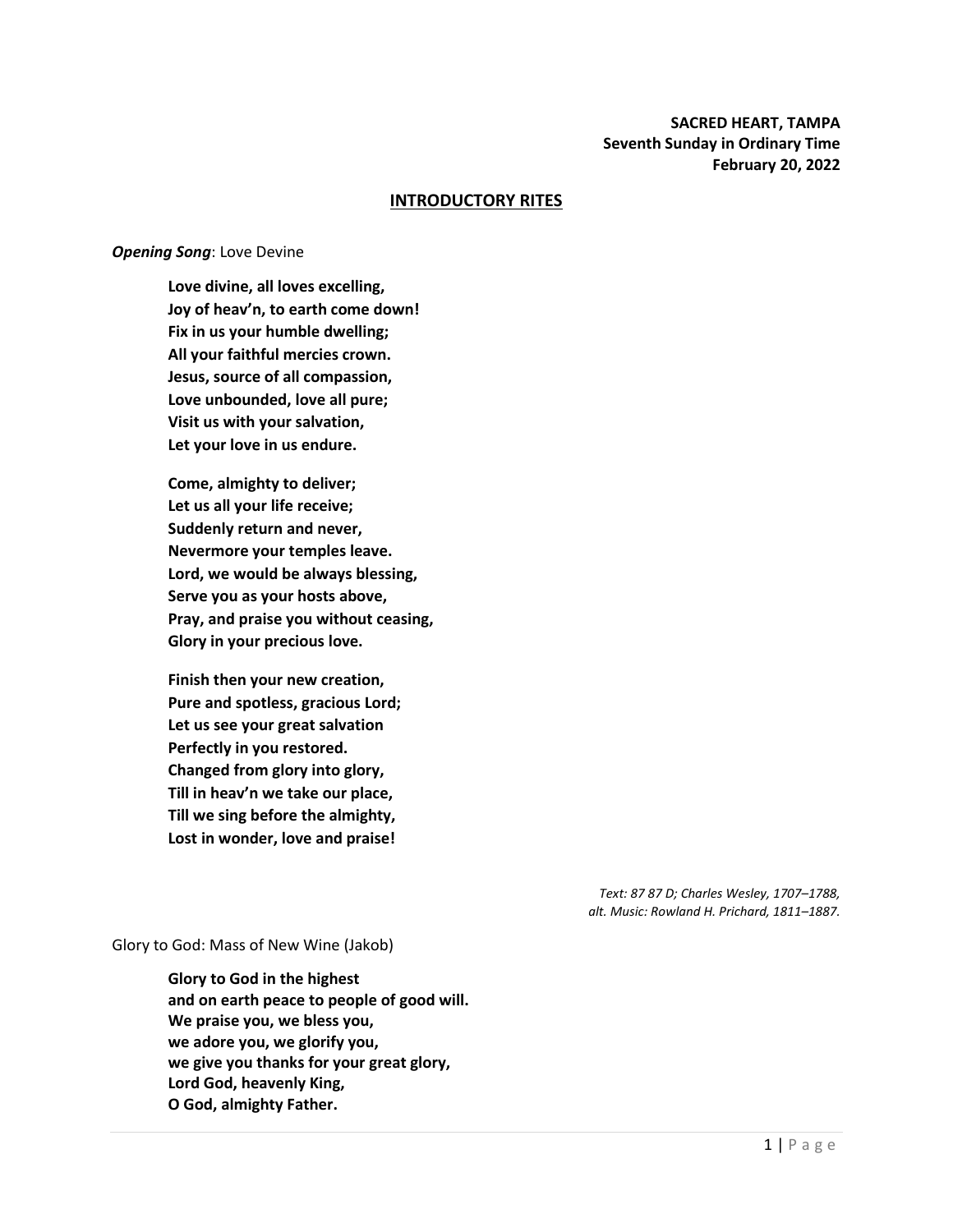**Lord Jesus Christ, Only Begotten Son, Lord God, Lamb of God, Son of the Father, you take away the sins of the world, have mercy on us; you take away the sins of the world, receive our prayer; you are seated at the right hand of the Father, have mercy of us.**

**For you alone are the Holy One, you alone are the Lord, you alone are the Most High, Jesus Christ, with the Holy Spirit, in the glory of God the Father. Amen.**

*© 2011, Phil Jakob*

Dismissal of the Children: (9:00 a.m. Mass Only)

**Word of God, renew your children, make them now your living sign. Recreate them for your purpose in this place and in this time.**

**Word of God, renew your people, make them now your living sign. Recreate them for your purpose in this place and in this time.**

#### **LITURGY OF THE WORD**

**First Reading:** 1 Samuel 26:2, 7-9, 12-13, 22-23

*Psalm 103:*

**The Lord is compassionate and gracious, Slow to anger and rich in mercy.**

> *Music: © 2022 Philip Jakob Text: Abbey Psalms & Canticles © 2010, 2018, USCCB*

**Second Reading:** 1 Corinthians 15: 45-49

*Gospel Greeting:* Salisbury Alleluia (Walker)

I give you a new commandment, Love one another as I have loved you.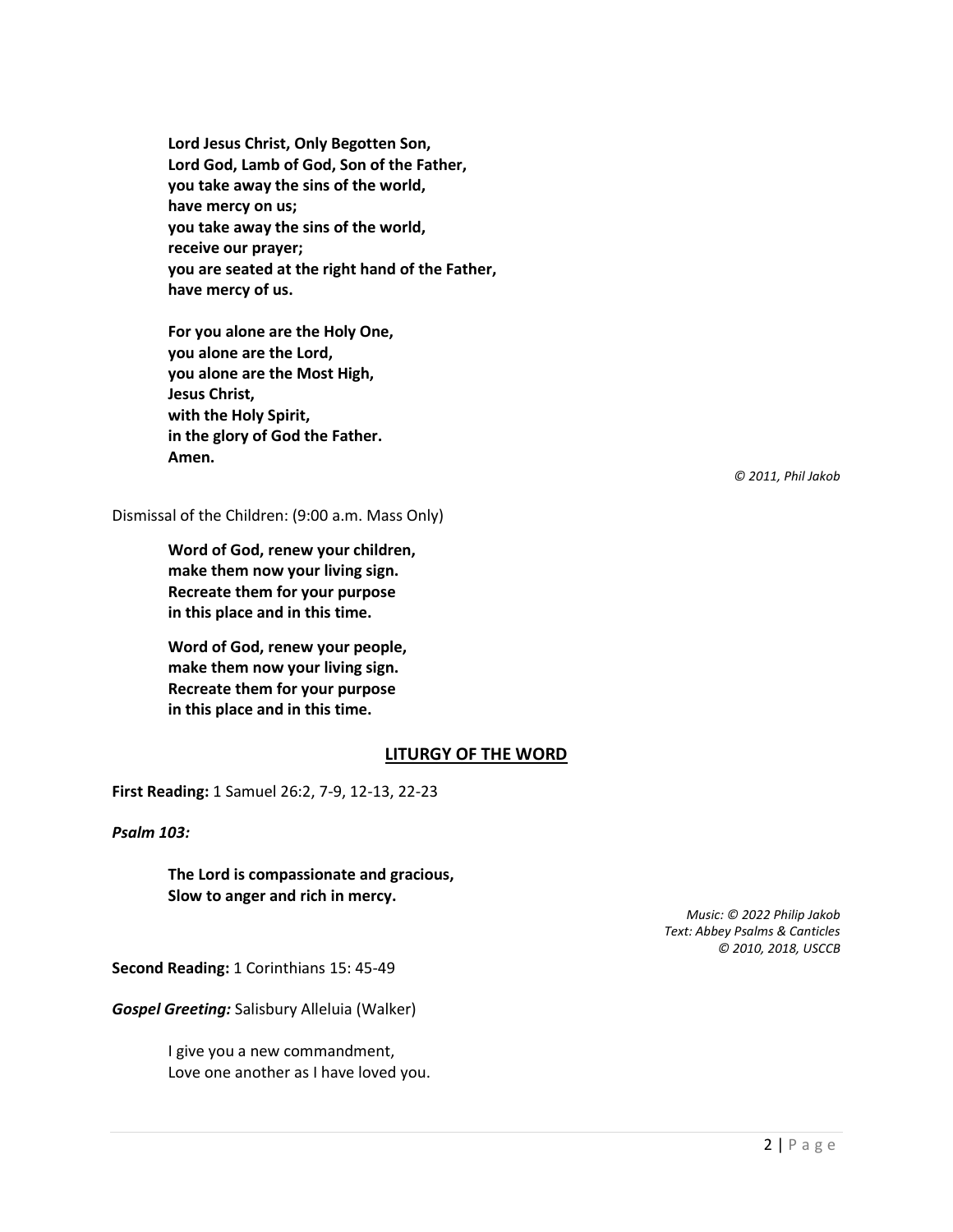**Gospel:** Luke 6: 27-38

### **Homily**

Dismissal of Catechumens: (10:30am Mass)

**May the word of God strengthen you. May the word of God nourish you. May the word of God comfort you all your life.**

### **Creed**

**Universal Prayer**

### **LITURGY OF THE EUCHARIST**

### *Preparation of Gifts & Altar*: Be Not Afraid

**You shall cross the barren desert, but you shall not die of thirst. You shall wander far in safety though you do not know the way. You shall speak your words in foreign lands and all will understand. You shall see the face of God and live.** 

**BE NOT AFRAID. I GO BEFORE YOU ALWAYS. COME, FOLLOW ME, AND I WILL GIVE YOU REST.** 

**If you pass through raging waters in the sea, you shall not drown. If you walk amid the burning flames, you shall not be harmed. If you stand before the pow'r of hell and death is at your side, know that I am with you through it all.** 

**Blessed are your poor, for the kingdom shall be theirs. Blest are you that weep and mourn, for one day you shall laugh. And if wicked tongues insult and hate you all because of me, blessed, blessed are you!**

> *Text: Based on Isaiah 43:2–3; Luke 6:20ff. Text and music © 1975, 1978, Robert J. Dufford, SJ, and OCP. All rights reserved.*

 *© 1996, Christopher Walker, OCP*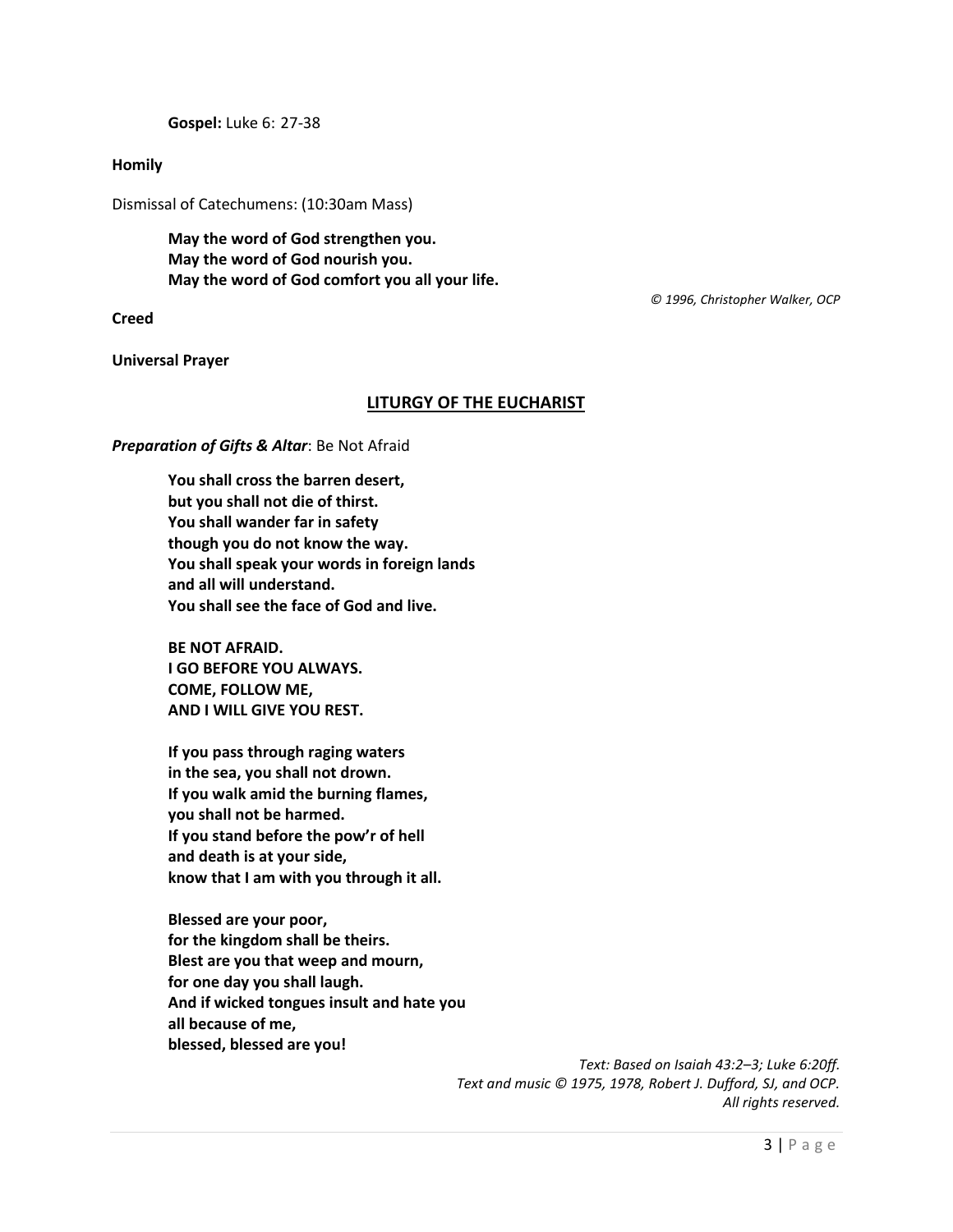*Eucharistic Acclamations:* Mass of Creation (Haugen) Holy, Holy – When We Eat This Bread – Amen

## **COMMUNION RITE**

**Our Father**

*Lamb of God:* Mass of New Wine (Jakob)

*Communion Song:* With the Lord There Is Mercy (Moore)

**WITH THE LORD THERE IS MERCY, AND FULLNESS OF REDEMPTION. WITH THE LORD THERE IS MERCY, AND FULLNESS OF REDEMPTION.**

**Out of the depths I cry to you, O LORD; LORD, hear my voice! Let your ears be attentive to my voice in supplication.**

**If you, LORD, mark our iniquities, LORD, who can stand? But with you is forgiveness, and so you may be revered.**

**I trust in the LORD; my soul trusts in his word. My soul waits for the LORD more than sent'nels wait for the dawn.**

**For with the LORD is kindness and with him is plenteous redemption; and he will redeem Israel from all their iniquities.**

> *Text: Psalm 130:1–2, 3–4, 5–6, 7–8. Refrain text © 1969, 1981, 1997, ICEL. All rights reserved. Used with permission. Verses text based on the New American Bible © 1970, 1997, 1998, CCD All rights reserved. Used with permission. Music © 2004, Rick Modlin. Published by OCP. All rights reserved.*